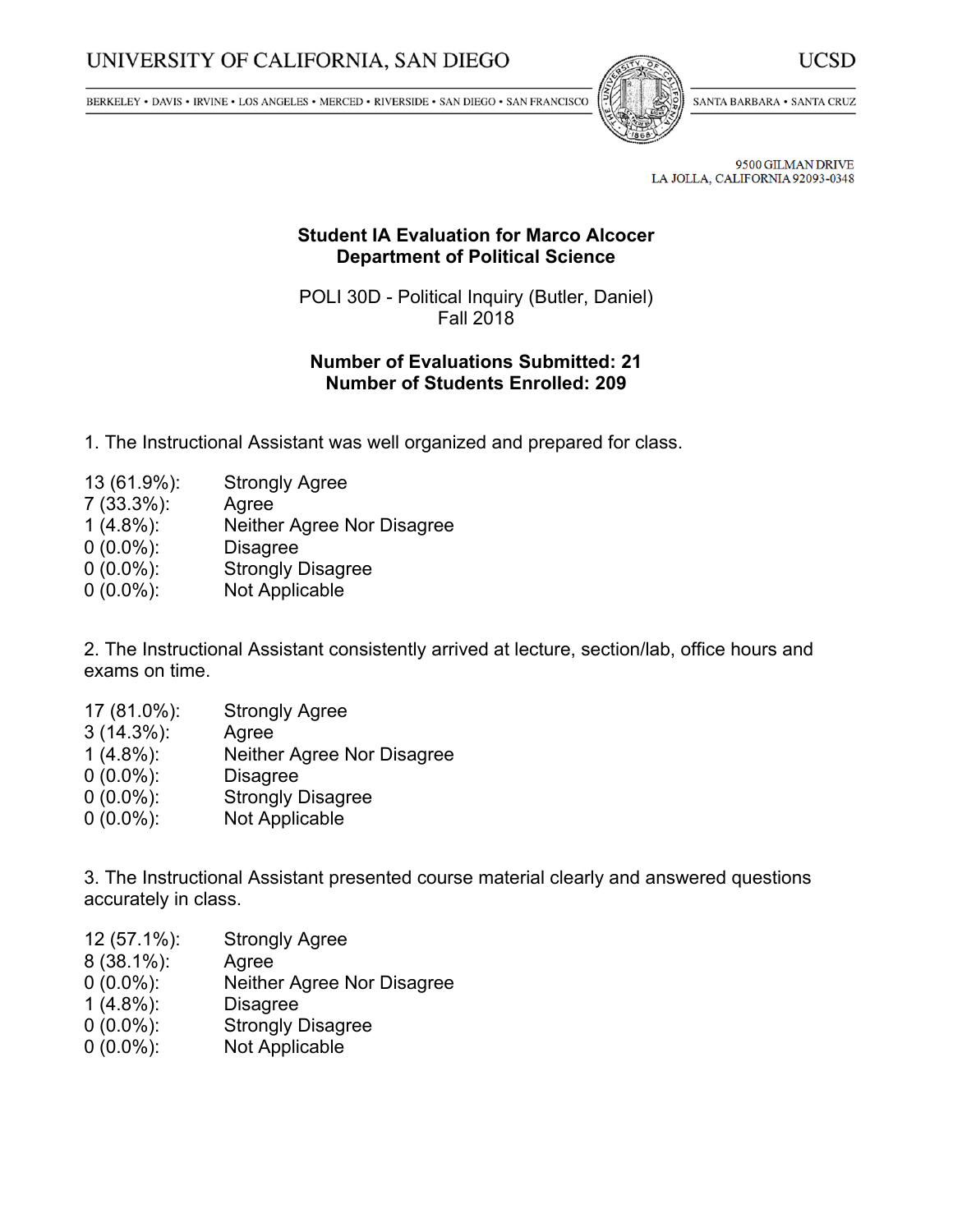4. The Instructional Assistant helped develop my thinking skills on the subject.

| 10 (47.6%):   | <b>Strongly Agree</b>      |
|---------------|----------------------------|
| $7(33.3\%)$ : | Agree                      |
| $2(9.5\%)$ :  | Neither Agree Nor Disagree |
| $2(9.5\%)$ :  | <b>Disagree</b>            |
| $0(0.0\%)$ :  | <b>Strongly Disagree</b>   |
| $0(0.0\%)$ :  | Not Applicable             |
|               |                            |

5. Feedback from the Instructional Assistant on assignments, exams and/or papers was helpful and constructive.

- 8 (38.1%): Strongly Agree
- 9 (42.9%): Agree
- 3 (14.3%): Neither Agree Nor Disagree
- 1 (4.8%): Disagree
- 0 (0.0%): Strongly Disagree
- 0 (0.0%): Not Applicable

6. The Instructional Assistant's explanations were appropriate, being neither too complicated nor too simple.

- 9 (42.9%): Strongly Agree
- 9 (42.9%): Agree
- 2 (9.5%): Neither Agree Nor Disagree
- 1 (4.8%): Disagree
- 0 (0.0%): Strongly Disagree
- 0 (0.0%): Not Applicable

7. The Instructional Assistant answered questions clearly and effectively, helping students to make connections among the course readings, assignments, and lectures.

 (47.6%): Strongly Agree (33.3%): Agree (14.3%): Neither Agree Nor Disagree (4.8%): Disagree (0.0%): Strongly Disagree (0.0%): Not Applicable

8. The Instructional Assistant was genuinely interested in and enthusiastic about teaching.

- 11 (52.4%): Strongly Agree
- 8 (38.1%): Agree
- 2 (9.5%): Neither Agree Nor Disagree
- 0 (0.0%): Disagree
- 0 (0.0%): Strongly Disagree
- 0 (0.0%): Not Applicable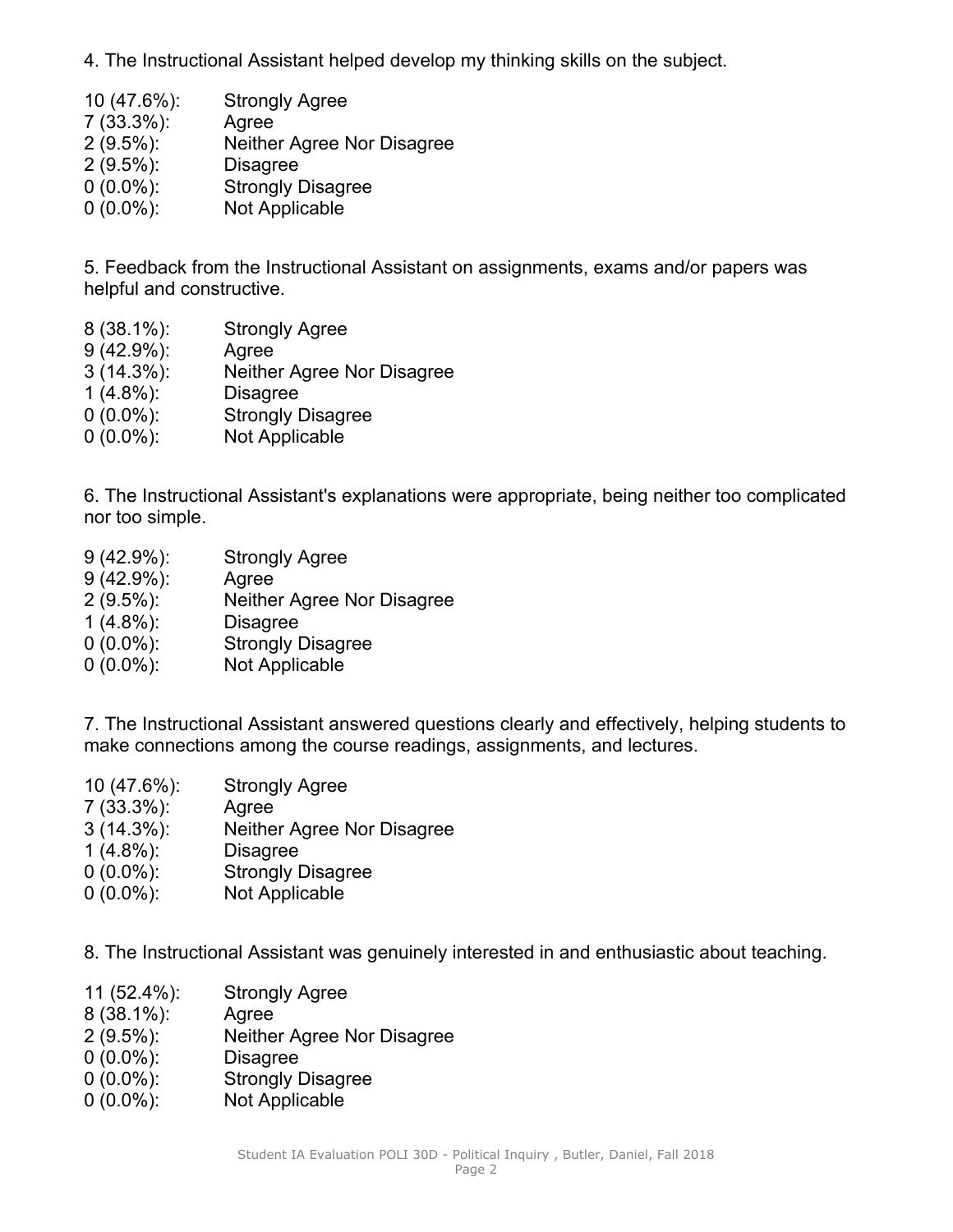9. The Instructional Assistant was accessible to students outside of class (office hours, email, etc.).

 (61.9%): Strongly Agree (19.0%): Agree (9.5%): Neither Agree Nor Disagree (9.5%): Disagree (0.0%): Strongly Disagree (0.0%): Not Applicable

10. The Instructional Assistant effectively connected the section/lab exercises with the material covered in lecture.

 (57.1%): Strongly Agree (38.1%): Agree (4.8%): Neither Agree Nor Disagree (0.0%): Disagree (0.0%): Strongly Disagree (0.0%): Not Applicable

11. In terms of communication skills, did the Instructional Assistant demonstrate any of the following? (check all that apply)

- 17 (89.5%): No issues
- 1 (5.3%): Too quiet
- $0(0.0\%)$ :
- 1 (5.3%): Too fast
- 0 (0.0%): Too slow
- 0 (0.0%): Poor grammar and/or English language skills
- 0 (0.0%): Used filler words such as "um"
- 0 (0.0%): Other (please describe)
- 12. I would recommend this Instructional Assistant to other students.
- 12 (57.1%): Strongly Agree
- 7 (33.3%): Agree
- 1 (4.8%): Neither Agree Nor Disagree
- 1 (4.8%): Disagree
- 0 (0.0%): Strongly Disagree

13. Please describe this person's greatest strengths as <sup>a</sup> Instructional Assistant. *Please keep your comments constructive and professional, abiding by the Principles of Community*

• Clear connected topics to those in lecture